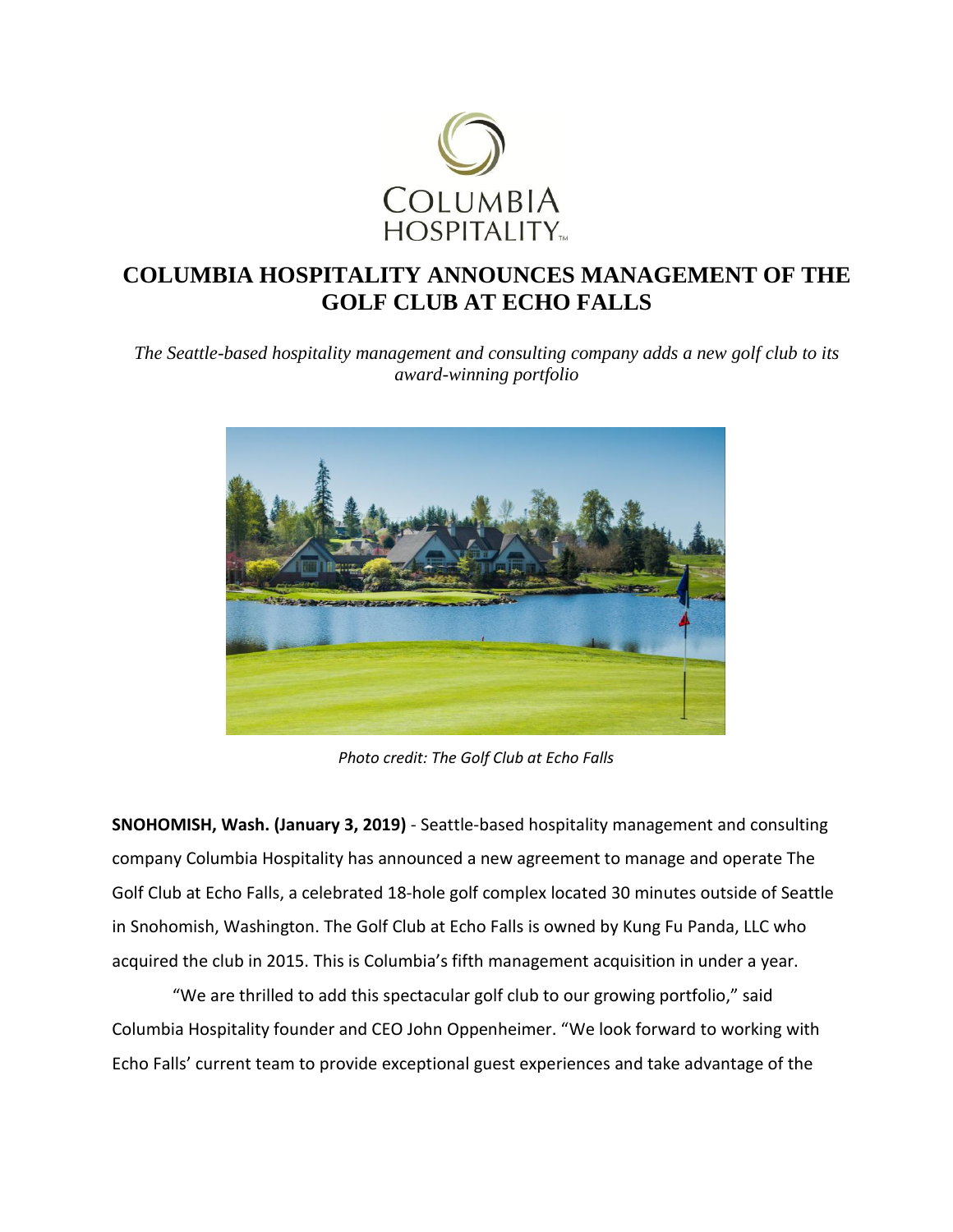club's incredible amenities and stunning location. We are confident that Echo Falls will only add to the existing synergies we have with our other Columbia Golf properties."

Designed by Jack Frei and opened in 1992, Echo Falls offers guests an outstanding combination of spectacular golf, northwest scenery, and hospitality. The 155-acre property features a championship 18-hole golf course, practice facilities, golf shop, and full-service restaurant, the Greenside Grill. In addition, the club is a premier event destination for meetings, special occasions, and weddings for up to 200 guests with a combination of indoor-outdoor space, offering stunning views of the rolling greens and water features.

Columbia Hospitality's golf portfolio encompasses eight public and private courses across Washington state, most of which participate in the robust Columbia Golf membership program. The Golf Club at Echo Falls members will be extended benefits of this program, including unlimited golf packages, junior golf programs and instruction, unique and fun programming, and discounts at premier restaurants, hotels, and spas within Columbia Hospitality's award-winning portfolio. For more information, please visit [www.echofallsgolf.com.](http://www.echofallsgolf.com/)

##

## **About The Golf Club at Echo Falls**

*The Golf Club at Echo Falls opened in May of 1992 and consists of a championship 18-hole public golf course, a practice facility, golf shop, the Greenside Grill restaurant, and meeting and event spaces. Located 30 minutes outside of Seattle in Snohomish, WA, the golf course was designed by renowned Northwest architect Jack Frei and caters to golfers of all levels. Multiple tee boxes and greenside bunkers at every hole ensure a challenging yet positive golfing experience. Highlights of the course include the 17th hole, which is considered one of the most difficult par-4s in the state, and an unforgettable island green on the 18th hole. The Golf Club at Echo Falls is managed by Seattle-based Columbia Hospitality, Inc. For general information, please visit [www.echofallsgolf.com.](http://www.echofallsgolf.com/)*

## **About Columbia Hospitality**

*Columbia Hospitality, Inc. (Columbia) is a Seattle-based hospitality management and consulting company that was established in 1995 by founder and CEO John Oppenheimer. Columbia's growing portfolio includes award-winning hotels, public and private golf facilities, conference centers and distinctive venues. Columbia creates exceptional experiences for guests and team members while achieving phenomenal results for property owners. With over 20 years of proven success in management, Columbia has also consulted on over 100 hospitality projects*